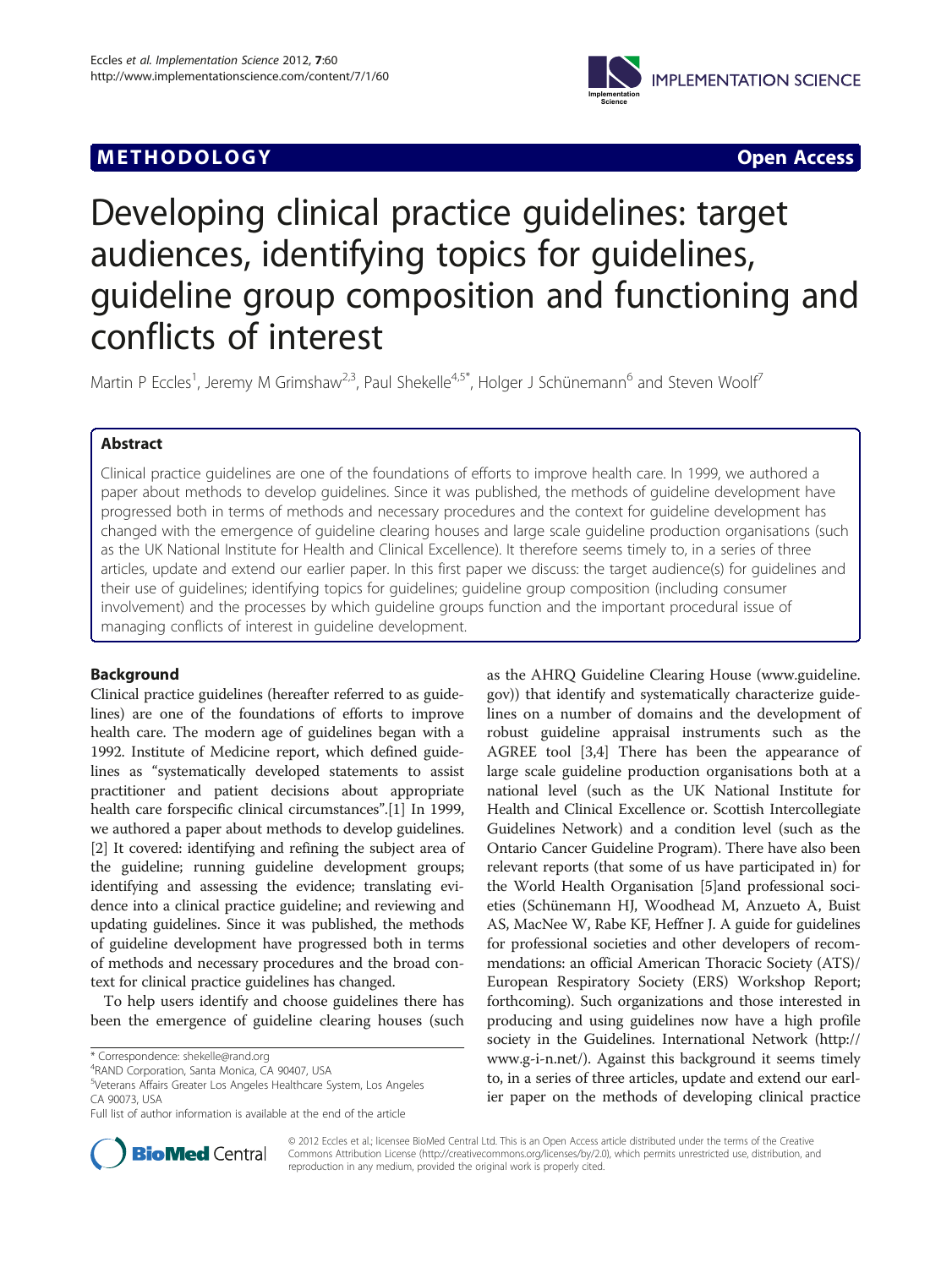guidelines. This series is based on a background paper [[6](#page-6-0)] prepared for the Institute of Medicine report "Clinical Practice Guidelines We Can Trust" [\[7](#page-6-0)].

In this first paper we discuss: the target audience(s) for guidelines and their use of guidelines; identifying topics for guidelines; guideline group composition (including consumer involvement) and the processes by which guideline groups function and the important procedural issue of managing conflicts of interest in guideline development. Inthe second paper we will move on to discuss issues of identifying and synthesizing evidence: deciding what type of evidence and outcomes to include in guidelines; integrating values into a guideline; incorporating economic considerations; synthesis, grading, presentation of evidence; and moving from evidence to recommendations.Finally, in the third paper we will discuss the issues of: reviewing, reporting, and publishing guidelines; updating guidelines; and the two emerging issues of enhancing guideline implementability and how guideline developers should approach dealing with the issue of patients who will be the subject of guidelines having comorbid conditions. By updating our previous work we hope to offer to a general reader a useful current overview of the main methodological and procedural issues in guideline development.

## Target audiences and their use of guidelines

An important first step in developing a guideline is to clarify the target audience. A clear sense of the target audience informs subsequent decisions about the guideline's scope, objectives, and format and style of wording. Typically, guidelines have both primary and secondary audiences. The primary audience is the category of clinicians (and patients) for whom the guideline is nominally intended and who are most likely to use the guideline in patient care settings. However, guideline developers often recognize a secondary audience that takes considerable interest in the recommendations. For example, a family medicine or paediatrics society may develop guidelines for its practitioners, knowing that other primary care professionals could refer to the guidelines in managing the same condition. Guideline developers are also aware that their recommendations may be used in policy processes such as informing coverage decisions by healthcare providers, insurers and employers' benefits packages.

Guidelines often inadvertently focus on physicians as the target audience and use the term "physician" or "doctor" in lieu of "clinician," but the topics they address may be equally relevant to a wider range of clinicians. For example, a guideline on a primary care chronic disease management topic (such as diabetes mellitus) will be relevant not only to primary care physicians but also to nurse practitioners, physician assistants, and other

clinicians or social workers who work in primary care settings. Even when the target audience is clearly physicians, it is useful to clarify the type of physician(s) for whom the clinical practice guideline is primarily intended. Guidelines intended for primary care physicians may include content of less interest to specialists, and vice versa. Guidelines on a highly specialized procedure, performed only by sub-specialists, are unlikely to be used by primary care physicians and therefore need not review basic background on the health condition, can focus on narrow evidence questions, and can use specialized terminology without extensive elaboration.

#### Prioritizing topics for guideline development

There are many factors that influence the choice of topics for the development of guidelines including scientific criteria set alongside the needs of health care policymakers, specialty society professional identification, and in response to popular media coverage of certain high profile cases. Guidelines can be developed around conditions (diabetes, hypertension, HIV infection, etc.) or around procedures (coronary angiography, colonoscopy, carotid endarterectomy, etc.) The choice has to do with the target audience and the need. Most guidelines are developed for conditions. Among the scientific factors are the criteria in Table 1.

Thus, situations for the development of guidelines are often considered to be those conditions which are common, costly, have large effects on premature mortality or morbidity, for which there is good evidence that appropriate health care can make a difference in outcomes, and for which we know that there are wide variations in current care (as a proxy for professional uncertainty about how to care for the condition) or prima facie knowledge that current care does not meet some wellaccepted standards. Clearly, judgment is needed in applying these criteria. There are some conditions that are rare, but for which receiving appropriate medical care is the difference between a normal health outcome and catastrophe (e.g. phenylketonuria). Such conditions should not be dismissed as a low priority for guidelines based solely on prevalence. Similarly, there are some conditions which have only modest effects on morbidity, but which are so common that the cumulative effects of appropriate management at a population level may be large

#### Table 1 Criteria for developing guidelines

• High prevalence condition or high use medical procedure

- High associated cost
- Effects on premature mortality and avoidable morbidity
- Evidence that medical care can make a difference in outcomes
- Knowledge of current variations in practice, or that practice does not match some known practice parameters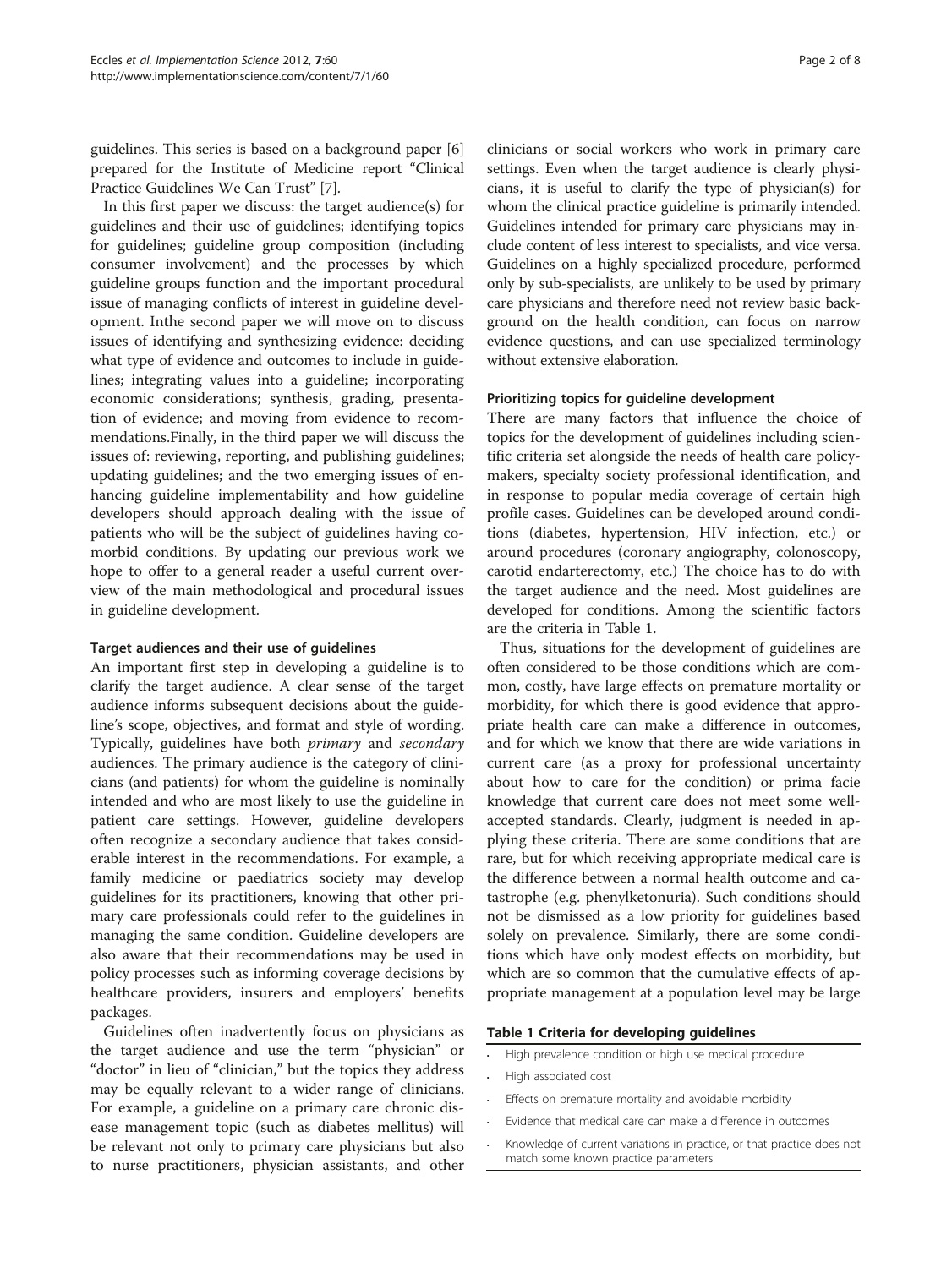(e.g. acute pharyngitis). Also, the evidence that differences in clinical management lead to differences in health care outcomes does not necessarily have to be positive - for some conditions, too much health care might produce negative individual health or population outcomes (e.g. treating acute upper respiratory infections with antibiotics may cause patients to have antibiotic associated diarrhea or may increase community antibiotic resistance rates).

Most often the decisions about the relative importance of prevalence, cost, effect of health care, etc., are made implicitly; there is little published about how such decisions are made. The US Preventive Services Task Force (USPSTF) has a Topic Prioritization Workgroup that regularly assesses nominations for guidelines that come from professional societies and other groups.[\[8](#page-6-0)] The USPSTF does not use a formal scoring system, but rather assesses each topic as a whole, using criteria similar to that presented above, as do NICE and SIGN in the UK. The American College of Physicians Clinical Guidelines Group likewise uses a global judgment method for prioritizing topics [\[9](#page-6-0)].

#### Guideline group composition and group process

Guideline development involves both a technical process (systematic reviews of relevant evidence) and a social process (interpretation of the results of the systematic review and development of recommendations). The validity of guideline recommendations can be adversely influenced if either process is biased. While there has been considerable methodological focus on ensuring the validity of the technical process, less attention has been paid to optimizing the social process.[[10-14](#page-6-0)] The quality of the social process is dependent upon the composition of the group (whether the right people have been brought around the table) and the group process (whether the process allows all to participate in a constructive discussion around the implications of the evidence).

## Group composition

There is consistent empirical evidence that the composition of recommendation making groups influence the resulting recommendations. Hutchings and colleagues completed a systematic review of factors affecting judgments produced by formal consensus development methods.[\[15\]](#page-6-0) They identified 22 studies that examined the impact of specialty or profession of individual participants and observed that participants that performed a procedure were likely to rate more appropriate indications for that procedure. They also identified five studies that compared the recommendations made by unidisciplinary and multi-disciplinary groups; in all studies, recommendations by multidisciplinary groups were more conservative. While there is no gold standard to

compare with, these studies are usually interpreted to support the use of multidisciplinary recommendation groups. Lomas identified three reasons in support of this: firstly, the limited information available for guideline development needs to be supplemented by the interpretations of these stakeholders; secondly, legitimate conflicts over values need to be resolved; and thirdly, the successful introduction of a guideline requires that all key disciplines contribute to its development to ensure "ownership" and support.<sup>[[16](#page-6-0)]</sup> Given these empirical and theoretical arguments, there is a broad international consensus that guideline development groups should be multidisciplinary with representation from key stakeholder groups.

The number of group members and the balance of disciplines should be influenced by the focus of the guidelines. When deciding on the composition of the group, all potential stakeholders should be identified including: health care professionals who are directly involved in the clinical management of patients in different health care settings (for example, primary and secondary care), policy makers who may need to make decisions about resource utilization and patients. There then has to be made a decision about which categories of participant to involve within the guideline group. Guideline developers often have to weigh the desire for wide representation against the need for a cohesive working group. Small groups may not have sufficient experience within their members; larger groups may lack cohesiveness and be difficult to lead. In general, the optimum size for a small group is thought to be between eight and ten people, although groups of larger size have operated effectively.

## Consumer involvement in clinical practice guideline development

There is an increasing (though still limited) literature on consumer involvement in health decision making in general. A systematic review of patient and public involvement programs (PPIPs) in developing clinical practice guidelines [[17](#page-6-0)] looked at stated reasons for including patients and the public within the process. Of 71 descriptive reports (guideline documents or methods reports, evaluative studies) included in the review 23 reported using PPIPs to "incorporate patients' values, preferences, knowledge, or perspectives in CPG recommendations". Other stated reasons were to "improve the implementation of the CPG (7/71), increase the comprehensiveness of the CPG (7/71), promote patients' or the public's influence over the CPG development process (7/71), and adapt CPGs to the target population (5/71)".

These issues are reflected in the empirical work of Boivin et al. [\[18](#page-6-0)] who, from 18 interviews with patients, health professionals, and public health experts, identified four discourses about including patient preferences in the process of guideline development. Firstly a Governance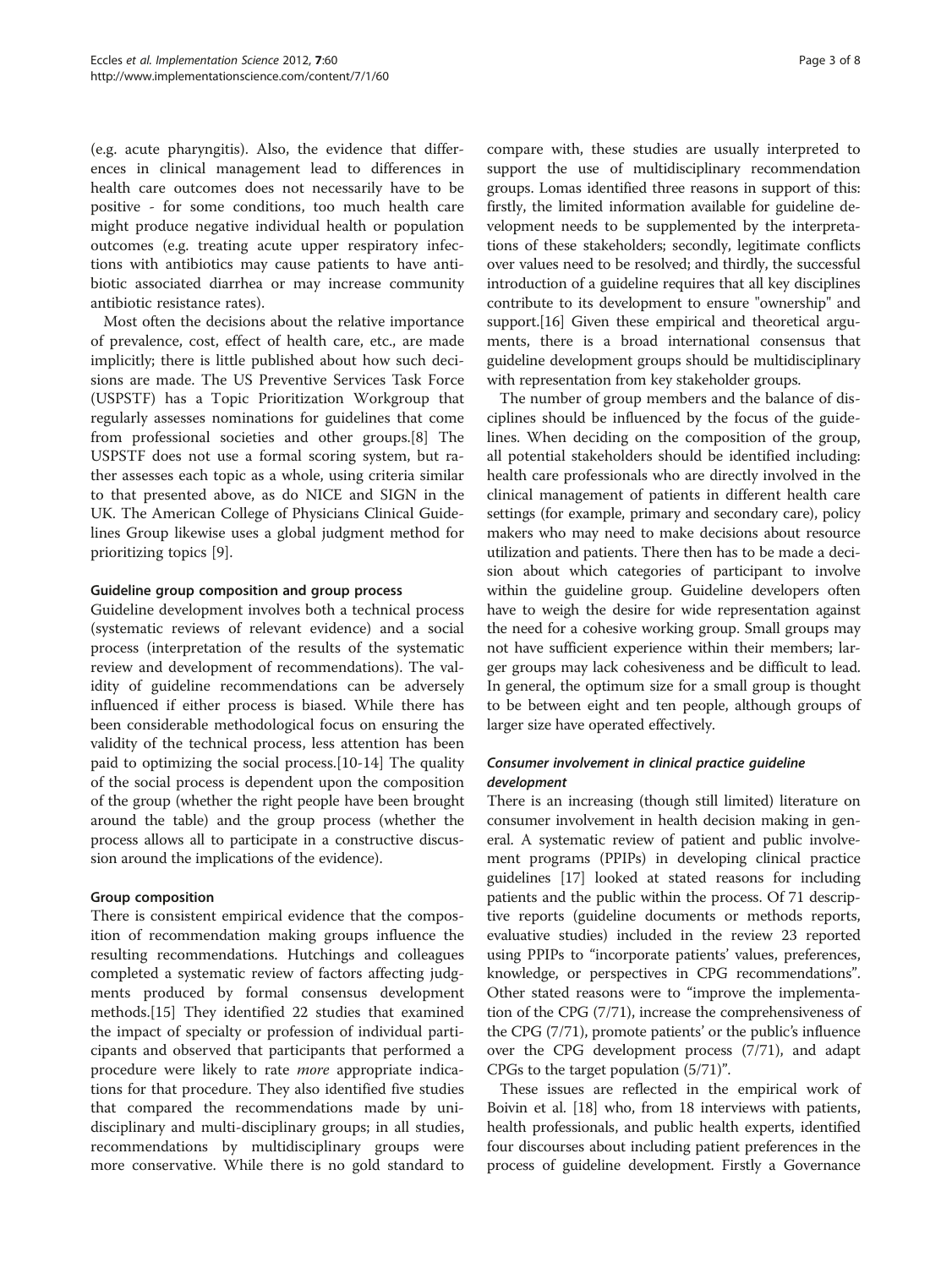discourse (concerned with maximizing public health benefits); secondly an Informed discourse (concerned with maximizing consumer choice via information on benefits and harms); thirdly a Professional Care discourse (concerned with individualizing clinical decisions to individual patients); and a Consumer Advocacy discourse (concerned with optimizing consumers political power within the process). The systematic review by Legare [\[17\]](#page-6-0) represents the most comprehensive analysis of consumer involvement to date though the literature is descriptive. Of the 71 reports included only 28 were dealing with consumers within the guideline development group itself and only 29 were dealing with consumers involved in crafting recommendations. Other methods of consumer involvement included workshops/meetings/seminars, involvement in systematic reviewing, focus groups, individual interviews and public polls/surveys. Across the reports the authors identified a number of barriers to consumer involvement the discrepancy between the views of patients and experts, challenges of recruitment, obtaining representative input, consumers lack of familiarity with technical issues and the degree of work/time involved. Against these they set the positive impact of training and support.

From the review it appears that there are still few analytical empirical accounts of attempts to involve consumers in guideline development, and there are no robust evaluations of the effectiveness of different methods. A systematic review of the effectiveness of consumer involvement in health decision making [\[19\]](#page-6-0) only identified six randomized controlled trials in total and did not find any studies in the context of clinical guideline development (despite searching).

Williamson [[20](#page-6-0)] has proposed three types of patient representatives, depending on the contributions and skills that each can bring: (a) fellow patients who would mainly present their own views, (b) a member of a patient group who presents the organization's position, and (c) patient advocates who present knowledge of patient views. The North of England Evidence Based Guideline Development Program described their experience of four methods of consumer involvement (three of which were based within the process of guideline development and one of which was conducted to explore the potential of the method for future use) [[21\]](#page-6-0). They included:

- incorporating individual patients in guideline development groups;
- a 'one off' meeting with patients;
- a series of workshops with patients;
- incorporating a consumer advocate in guideline development groups

Individual patients who participated in a guideline development group contributed infrequently and had problems

with the use of technical language. Although they contributed most in discussions of patient education, their contributions were not subsequently acted on. Within a 'one off' meeting with a group of patients, participants again encountered problems with medical terminology and were most interested in sections on patient education and self management. Their understanding of the use of scientific evidence to derive more cost-effective care practices was unclear. The workshop format was relative resource intensive but made it possible to explain the technical elements of guideline development, enabling patients to engage in the process and make relevant suggestions. A patient advocate who served on a group felt confident to speak and was accustomed to discussions with health professionals and to medical terminology.

However, the involvement of lay people in practice guideline development can also be problematic. The North of England experiences and Legare's review [[17](#page-6-0)] demonstrated the challenges of the lack of consumers' training and scientific literacy (though this can apply in degree to many other guideline group members). Another challenge with consumer involvement occurs when the representative has a visceral personal experience with the disease or an advocacy role that interferes with the ability to examine the evidence and recommendations dispassionately. Such individuals may have difficulty divorcing their personal narrative or policy agenda from the systematic methods and analytic rules a practice guideline group should follow. As a consequence, the group's orderly review of the evidence and construction of recommendations can be sidelined by the objections and testimonials of the consumer representative.

Several strategies exist for maximizing the benefits of consumer engagement while avoiding the difficulties. For example, as should occur with selecting any member of a practice guideline group, selection criteria can be applied in choosing a consumer representative with the ability to consider the evidence objectively and make recommendations that depart from preconceived views or self interests. The National Institute for Health and Clinical Excellence in the United Kingdom advocates the involvement of at least two consumers on guideline development groups and provides induction sessions that brief consumers on what to expect as participants.

Another option is to not seat a consumer representative on the guideline group itself, limiting the latter to professionals, but eliciting the perspective of patients and the public as part of a larger stakeholder input exercise. For example, a group may not include a consumer representative but may invite patients or other laypersons to review draft documents or attend a group meeting to share their perspective. Guidelines groups can host an open forum, in which various stakeholder groups, such as patients, payers, manufacturers, and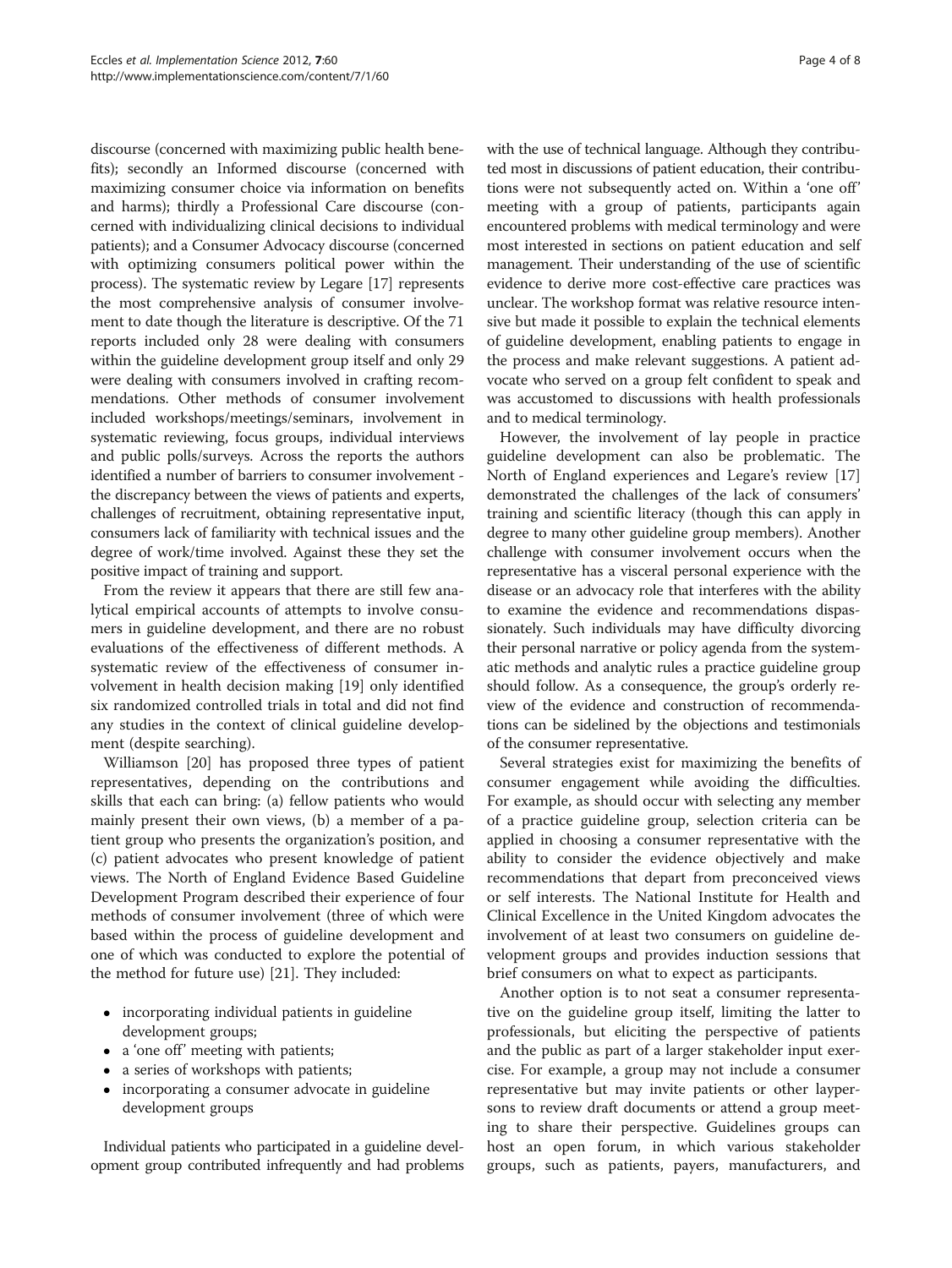professional associations, are afforded the opportunity to express their perspectives and criticisms, present scientific evidence of relevance to the guideline, or raise concerns about the impact or implementation of proposed recommendations [[22](#page-6-0)]. The advantage of this approach is that it exposes the group's deliberations to concerns and information that it might otherwise overlook and provides stakeholders a sense of "being heard," but it leaves the group the freedom to then deliberate privately in processing the comments.

#### Guideline group processes

A range of psychosocial factors can influence the progress and content of group meetings.[\[10\]](#page-6-0) Guideline development groups undergo a socialization process (forming, storming, norming, performing, adjourning).[\[23\]](#page-6-0) For example, during the first few meetings of a group, much attention may be paid to the development of good interpersonal relations, establishing group aims, developing norms of behavior and exploring explicit and implicit roles. Such group-related issues may have to be addressed before substantial progress can be made on the development of clinical recommendations. Group decision-making essentially involves three phases: orientation (defining the problem), evaluation (discussion of decision alternatives), and control (deciding which of the alternatives is to prevail).[[24](#page-6-0)] Ideal conditions for group decision-making are those which enable the views of all parties to be expressed and considered before a recommendation that is acceptable to the majority is reached.[\[10\]](#page-6-0) Dysfunctional group processes that allow undue influence of minority or majority views may result in the production of invalid or unreliable recommendations. Examples include minority influence, group polarization and groupthink.[\[10\]](#page-6-0) Multidisciplinary groups are particularly at risk in this regard, since their members vary in professional status, in the nature or depth of their specialist knowledge and in their appreciation of the roles and modus operandi of their professional colleagues.

The risk of such psychosocial biases can be reduced with careful planning and attention to small group processes. For example, it may be appropriate to ensure that guideline development groups receive support to ensure that the group both functions effectively (the group process) and achieves its aims (the group task).[[25](#page-6-0)] It is possible for a single individual to be responsible for supporting both the group process and the group task. If a group is particularly large or if the task is particularly complex, however, such leadership roles may be better divided between two individuals, providing that both they and the group are clear about their differing functions. Technical support is required mainly to identify and synthesize evidence and present this to the group in a form that allows them to make recommendations. This needs a range of skills more likely to be found within researchers than clinicians. During guideline development, the person(s) responsible for technical support should encourage the group to scrutinize the guideline repeatedly to ensure its internal logic and clarity.

## Managing conflicts of interest in guideline development What are conflicts of interest?

An aspect that has gained increasing prominence with the "industrialisation" of guideline development is the need to consider conflicts of interest. Financial, intellectual and other investments in aspects of health care can result in biased judgement about a topic of interest; a concept that is generally called "conflict of interest". A number of organizations have defined "conflicts of interest" (COI) (Table 2). Grilli and co-workers evaluated 431 practice guidelines developed by specialty societies and found that 67% did not report the type of professionals involved in the guideline development.[[26](#page-7-0)]. Therefore, an assessment of the potential influence of COI would not be possible. A study in the journal Nature of over 200 guidelines listed in the US National Guideline Clearinghouse showed that half of the guidelines reported no information regarding funding sources or financial conflicts of interest of the authors [\[27\]](#page-7-0).

That COI can misinform healthcare decision makers is widely recognized [[30](#page-7-0),[31](#page-7-0)]. Omission of consideration for COI can damage an organization's reputation or require time consuming processes of dealing with perceived influence of COI. Examples include guidelines developed by the World Health Organization, the surviving sepsis campaign and the Infectious Disease Society of America Lyme Disease Guidelines [[26,32-39](#page-7-0)]. Declaration and management of COI is therefore of increasing importance for medical professional societies and other organizations developing practice guidelines [[29,40,41\]](#page-7-0). Financial COI is the best known type of COI and typically a result of direct financial benefit related to topics discussed or products recommended in guidelines. These personal financial interests are not limited to employment, consultancies, paid expert 15 testimony, stock holdings, endowments, patents, royalties, honoraria, and in kind gifts (e.g. travel, accommodation, meals, frequent flier miles). Indirect

#### Table 2 Definitions of conflicts of interest

A conflict of interest is a set of circumstances that creates a risk that professional judgment or actions regarding a primary interest will be unduly influenced by a secondary interest.[\[28\]](#page-7-0) (IoM)

"A divergence between an individual's private interests and his or her professional obligations such that an independent observer might reasonably question whether the individual's professional actions or decisions are motivated by personal gain, such as financial, academic advancement, clinical revenue streams or community standing" [\[29\]](#page-7-0)

"A financial or intellectual relationship that may impact an individual's ability to approach a scientific question with an open mind" [[29](#page-7-0)].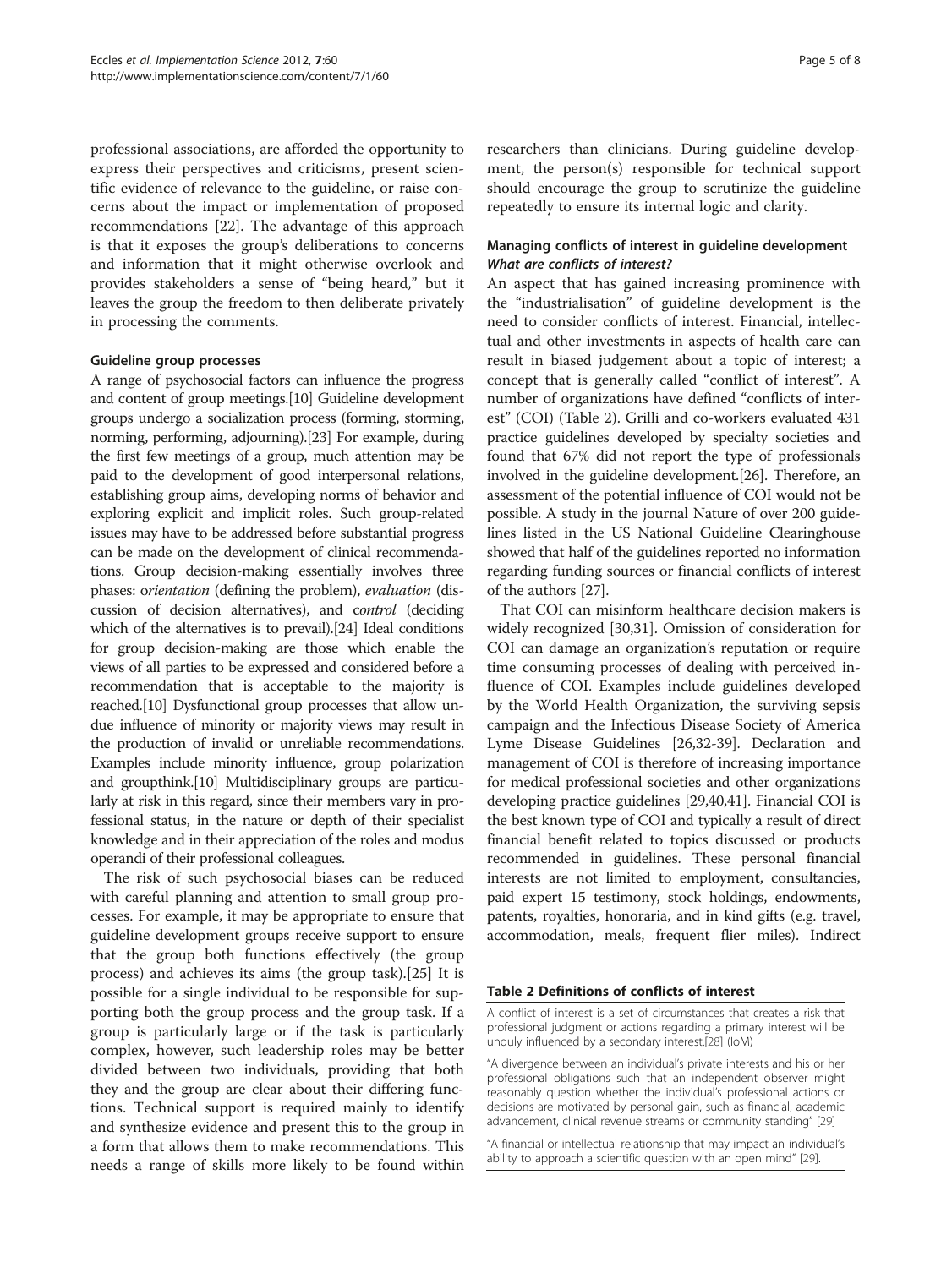financial interests are a reality as academic advancement can be related to topics discussed in guidelines. Direct guideline funding by for-profit organizations is another common problem and some authors have requested that professional medical organizations reject all industry funding for practice guidelines [[42](#page-7-0)].

Intellectual COI is another type of conflict [\[29\]](#page-7-0) that is increasingly recognized and results from a guideline group member being invested in her/her intellectual work. Other examples include authorship of original studies and peerreviewed grant funding directly related to recommendations under consideration. [\[29\]](#page-7-0) Additional types of COI include academic conflicts (e.g. competition for funding) and conflicts related to clinical revenue streams (e.g., from performing an advanced diagnostic procedure that is under consideration for a recommendation).

## Why are conflicted individuals not categorically excluded from guideline development?

The biases resulting from COI may be conscious or unconscious [\[43\]](#page-7-0) and may influence choices made throughout the guideline development process, including conceptualization of the question, choice of comparisons, interpretation of the evidence and, in particular, drafting of the recommendations.[\[44](#page-7-0)] Under these circumstances why are conflicted individuals not categorically excluded from guideline development?

The most knowledgeable individuals can be conflicted because of their expertise in the area of interest. These "experts" may possess unique insight into appropriate healthcare questions to ask in guidelines. But because of their involvement in research they may have both financial and intellectual COIs whilst also possessing unique insight into aspects of the existing evidence such as study design and decisions made during conduct of studies. Such individuals may be difficult to replace because of the unique insights they provide. The aim (and challenge) should be to manage the potential COI appropriately ranging from informal consultation and exclusion from a group to participation without influencing recommendations. Approaches to doing this have been described in a recent policy of the American Thoracic Society[\[29\]](#page-7-0); an example is in a WHO guideline on Avian Influenza where un-conflicted methodologists prepared evidence summaries, chaired the guideline committee and wrote the first draft of the guideline.[[45,46\]](#page-7-0) A further implementation including a clearer separation of un-conflicted methodologists from the influence of potentially conflicted experts is currently undertaken by the executive committee of the American College of Chest Physicians Antithrombotic Guidelines.[\[47](#page-7-0)] In this latter approach un-conflicted methodologists lead the formulation of recommendations in collaboration with experts who may be conflicted to a degree that would not preclude them from participation.

## How should guideline developers deal with conflict of interest?

#### Declaration of COI

Participants in guideline development should ideally submit written disclosures of all potential interests that may cause a conflict of interest and disclosures should be made prior to being involved in an official capacity. The individual can declare in writing: all known current and past interests relevant to the subject and scope of the matter for a number years prior to the date of declaration (many organizations use a period of three years); and any conflicts of interest relevant to the subject and scope of the matter that are expected to occur in the near future. Disclosure can be made through standard forms or a uniform online process that could span across organizations. Updating as individualcircumstances warrant, and attest to its accuracy and currency is important. All participants (committee/group members and/or presenters) should be asked and reminded to consider their own conflicts and conflicts of others during discussions and decision making. Participants should abstain from discussion and voting if they or a sizable proportion of the other participants identify a COI. The chair of the group should be free of COI.

#### Review and management of COI

Those choosing participants for guideline development should review disclosures before deciding on participants, and consider excluding participants if there is a non-resolvable conflict of interest. The procedures (including step by step review and management) is best clearly described and part of a policy. This policy should involve independent review of COI and decision making by committees. Ideally guideline developers will provide group members with examples of COI management from anonymous cases that describe appropriate methods of COI management.

#### Disclosure of COI to other group members

Once the members of a guideline group have been assembled, COI of members should be identified and discussed before beginning deliberations. Individual participants (including project chairs and group members) should label where COI bear on specific recommendations.

## Recusal or excusal from certain decisions or recommendations when appropriate

If groups involve members with (limited) COI, Chairs and group members on a guideline group should ensure that committees are reminded of the specific COI before discussion of individual conclusions or recommendations on which those COI bear. This will allow recusal from recommendations of those with important COI. Group chairs can play an active role and excuse group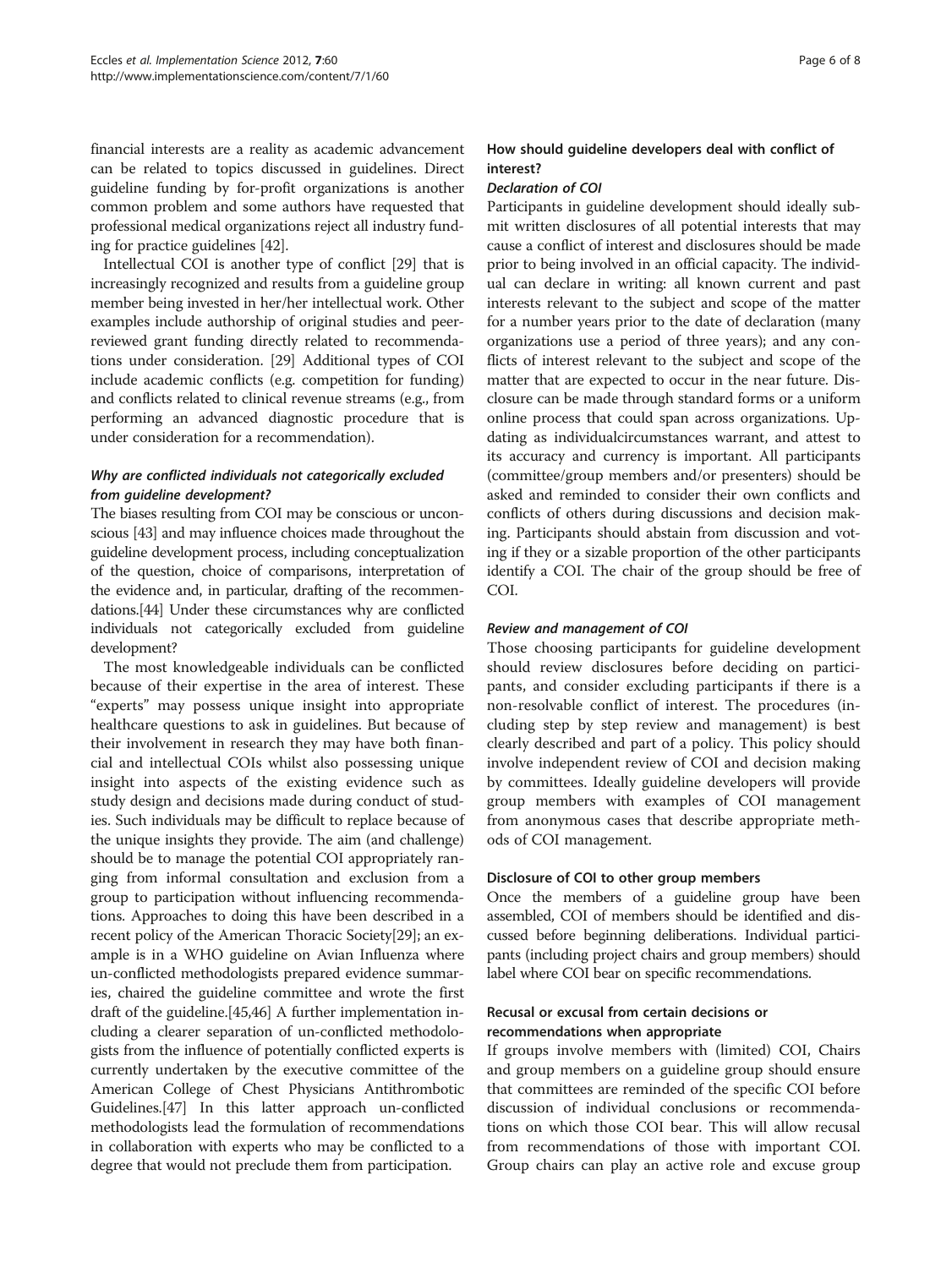<span id="page-6-0"></span>members from discussions or decision-making on particular recommendations.

#### Procedures for handling disputes in COI resolution

An organization should develop and oversee the procedures and instruments used to disclose, review and resolve COI, and should advise and assist chairs and organizers where necessary. In instances where determination of COI and actions taken to resolve COI are disputed, procedures should be in place to address the matter.

#### Summary

In this first paper we have described target audiences for guidelines, the criteria for choosing topics for guideline development (including acknowledging the current debate about co-morbidities), group composition and group processes and the important procedural issue of managing conflicts of interest. In the next paper we move on to discuss issues of identifying and synthesizing evidence: deciding what type of evidence and outcomes to include in guidelines; integrating values into a guideline; incorporating economic considerations; synthesis, grading, presentation of evidence; and moving from evidence to recommendations.

#### Competing interests

MPE is Editor in Chief of Implementation Science; Jeremy Grimshaw is an Editorial Board member. All decisions on this paper were made by another editor. The authors have all been involved in guideline development for a range of different organizations.

#### Authors' contributions

All authors contributed to the writing of this article and approved the final draft.

#### Acknowledgements

This paper was originally written as part of a commissioned report to inform IOM (Institute of Medicine) 2011. Clinical Practice Guidelines We Can Trust. Washington, DC: The National Academies Press. JMG holds a Canada Research Chair in Health Knowledge Transfer and Uptake.

#### Author details

<sup>1</sup>Institute of Health and Society, Newcastle University, Baddiley-Clark Building, Richardson Road, Newcastle upon Tyne NE2 4AX, UK. <sup>2</sup>Clinical Epidemiology Program, Ottawa Hospital Research Institute, Ottawa, ON, Canada. <sup>3</sup>Department of Medicine, University of Ottawa, Ottawa, ON, Canada. <sup>4</sup>RAND Corporation, Santa Monica, CA 90407, USA. <sup>5</sup>Veterans Affairs Greater Los Angeles Healthcare System, Los Angeles, CA 90073, USA. <sup>6</sup>Departments of Clinical Epidemiology and Biostatistics and of Medicine, McMaster University, Hamilton, Canada. <sup>7</sup>Department of Family Medicine and Center on Human Needs, Virginia Commonwealth University, Richmond, VA, USA.

#### Received: 20 June 2011 Accepted: 4 July 2012 Published: 4 July 2012

#### References

- 1. Field MJ, Lohr KN: Committee to Advise the Public Health Service on Clinical Practice Guidelines IoM: Clinical practice guidelines: directions for a new program. Washington, D.C.: National Academy Press; 1990.
- 2. Shekelle PG, Woolf SH, Eccles M, Grimshaw J: Clinical guidelines: developing guidelines. BMJ 1999, 318:593–596.
- 3. The AGREE Collaboration. Writing Group, Cluzeau FA, Burgers JS, Brouwers M, Grol R, Mäkelä M, Littlejohns P, Grimshaw J, Hunt C: Development and
- 4. Brouwers MC, Kho ME, Browman GP, Burgers JS, Cluzeau F, Feder G, Fervers B, Graham ID, Grimshaw J, Hanna SE, et al: AGREE II: advancing guideline development, reporting and evaluation in health care. J Clin Epidemiol 2010, 63:1308–1311.
- 5. Oxman AD, Fretheim A, Schünemann HJ: Improving the use of research evidence in guideline development: introduction. Health Res Policy Syst 2006, 4:12.
- Shekelle PG, Schunemann H, Woolf SH, Eccles M, Grimshaw J: State of the art of CPG development and best practice standards. In Committee on Standards for Trustworthy Clinical Practice Guidelines commissioned paper. 2010. [[http://www.iom.edu/Reports/2011/Clinical-Practice-Guidelines-We-Can-Trust.](http://dx.doi.org/10.1002/14651858) [aspx](http://dx.doi.org/10.1002/14651858)]
- 7. IOM (Institute of Medicine): Cinical Practice Guidelines We Can Trust. In Book Cinical Practice Guidelines We Can Trust. City: The National Academies Press; 2011.
- 8. U.S. Preventive Services Task Force: Section 2: Topic Selection, Prioritization, and Updating. [\[http://www.uspreventiveservicestaskforce.org/uspstf08/](http://www.uspreventiveservicestaskforce.org/uspstf08/methods/procmanual2.htm) [methods/procmanual2.htm\]](http://www.uspreventiveservicestaskforce.org/uspstf08/methods/procmanual2.htm)
- 9. Qaseem A, Snow V, Owen DK, Shekelle PG: The development of clinical practice guidelines and guidance statements of the American College of Physicians: summary of methods. Ann Intern Med 2010, 153:194–199.
- 10. Pagliari C, Grimshaw J, Eccles M: The potential influence of small group processes on guideline development. J Eval Clin Pract 2001, 7:165–173.
- 11. Pagliari C, Grimshaw J: Impact of group structure and process on multidisciplinary evidence-based guideline development: an observational study. J Eval Clin Pract 2002, 8:145-153.
- 12. Moreira T, May C, Mason J, Eccles M: A new method of analysis enabled a better understanding of clinical practice guideline development processes. J Clin Epidemiol 2006, 59:1199–1206.
- 13. Moreira T: Diversity in clinical guidelines: the role of repertoires of evaluation. Soc Sci Med 2005, 60:1975–1985.
- 14. Gardner B, Davidson R, McAteer J, Michie S: A method for studying decisionmaking by guideline development groups. Implement Sci 2009, 4:48.
- 15. Hutchings A, Raine R: A systematic review of factors affecting the judgments produced by formal consensus development methods in health care. J Health Serv Res Policy 2006, 11:172-179.
- 16. Lomas J: Making clinical policy explicit. Legislative policy making and lessons for developing practice guidelines. Int J Technol Assess Health Care 1993, 9:11–25.
- 17. Legare F, Boivin A, van der Weijden T, Pakenham C, Burgers J, Legare J, St-Jacques S, Gagnon S: Patient and public involvement in clinical practice guidelines: a knowledge synthesis of existing programs. Med Decis Making 2011, 31:E45–E74.
- 18. Boivin A, Green J, van der Meulen J, Legare F, Nolte E: Why consider patients' preferences? A discourse analysis of clinical practice guideline developers. Med Care 2009, 47:908–915.
- 19. Nilsen ES, Myrhaug HT, Johansen M, Oliver S, Oxman AD: Methods of consumer involvement in developing healthcare policy and research, clinical practice guidelines and patient information material. Cochrane Database of Systematic Reviews 2006, Issue 3 Art. No.: CD004563 doi[:10.1002/14651858](http://dx.doi.org/10.1002/14651858).CD004563.pub2.
- 20. Williamson C: The rise of doctor-patient working groups. BMJ 1998, 317:1374–1377.
- 21. van Wersch A, Eccles M: Involvement of consumers in the development of evidence based clinical guidelines: practical experiences from the North of England evidence based guideline development programme. Qual Health Care 2001, 10:10–16.
- 22. McCormick KA, Fleming B: Clinical practice guidelines. The Agency for Health Care Policy and Research fosters the development of evidencebased guidelines. Health Prog 1992, 73:30–34.
- 23. Tuckman BW: Developmental sequence in small groups. Psychological Bulletin 1965, 63:384–399.
- 24. Bales RF, Strodtbeck FL: Phases in group problem-solving. J Abnorm Soc Psychol 1951, 46:485–495.
- 25. Grimshaw J, Eccles M, Russell I: Developing clinically valid practice guidelines. J Eval Clin Pract 1995, 1:37-48.